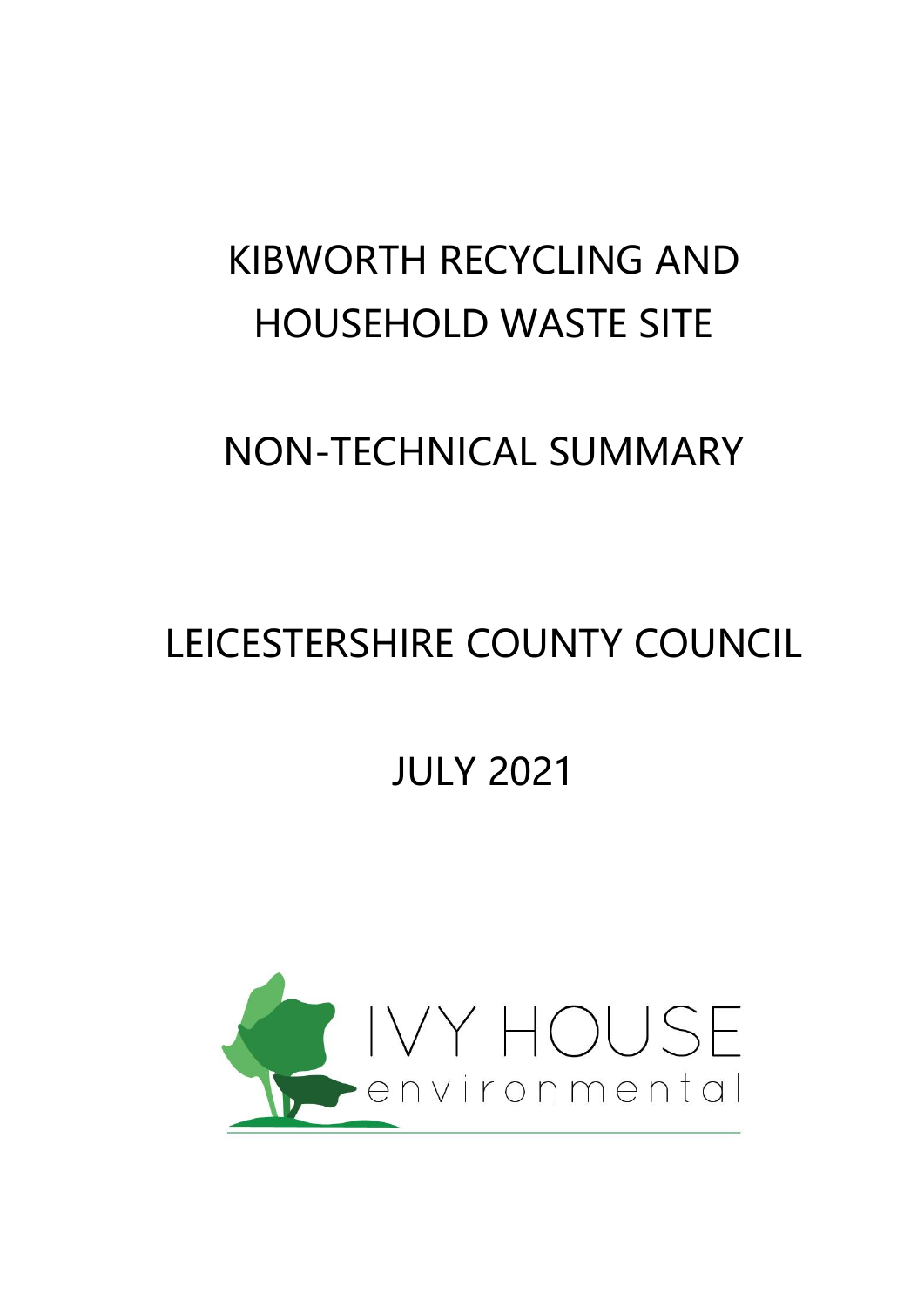| <b>SUMMARY TABLE</b>      |                                                                        |  |
|---------------------------|------------------------------------------------------------------------|--|
| SITE:                     | Kibworth Recycling and Household Waste Site - Non-Technical<br>Summary |  |
| <b>SITE ADDRESS:</b>      | Harborough Road, Kibworth, Leicestershire, LE8 0EX                     |  |
| <b>CLIENT:</b>            | Leicestershire County Council                                          |  |
| DATE:                     | <b>July 2021</b>                                                       |  |
| <b>REFERENCE</b>          | IV.342.19                                                              |  |
| <b>DOCUMENT PROPOSAL:</b> | Operation of a Recycling and Household Waste Facility.                 |  |
| <b>COMMENTS:</b>          |                                                                        |  |

| Written By: |                  | Justyna Krawczynska<br><b>Waste &amp; Permitting Consultant</b> |
|-------------|------------------|-----------------------------------------------------------------|
| Checked By: | A. McCaze.       | Amanda McCabe<br>Technical Director - Waste                     |
| Authorised: |                  | <b>Richard Sutton MRICS</b><br><b>Director</b>                  |
| Date:       | <b>July 2021</b> |                                                                 |
| Version:    | 4.0              |                                                                 |

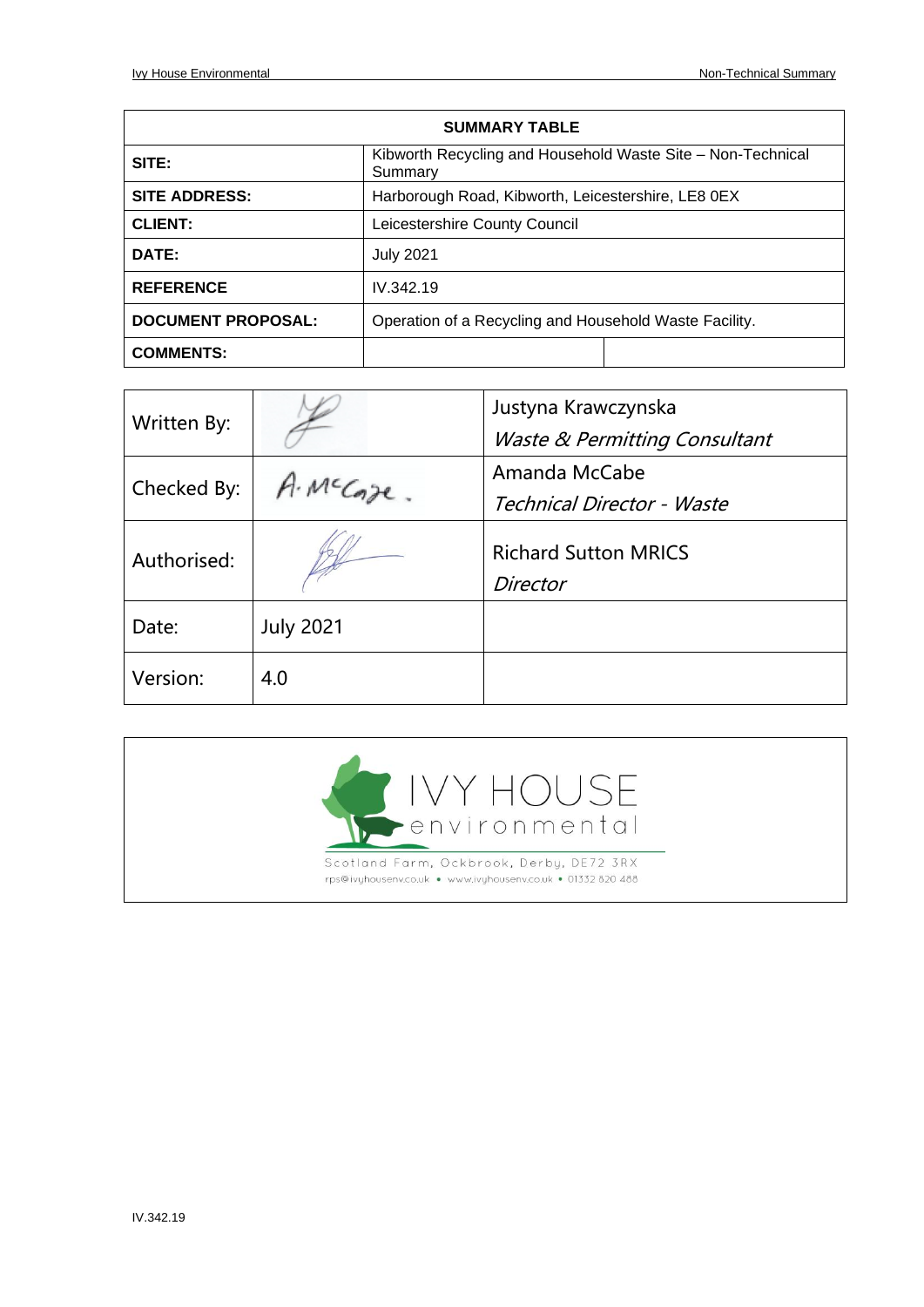### **CONTENTS**

| 1.0 |  |
|-----|--|
| 2.0 |  |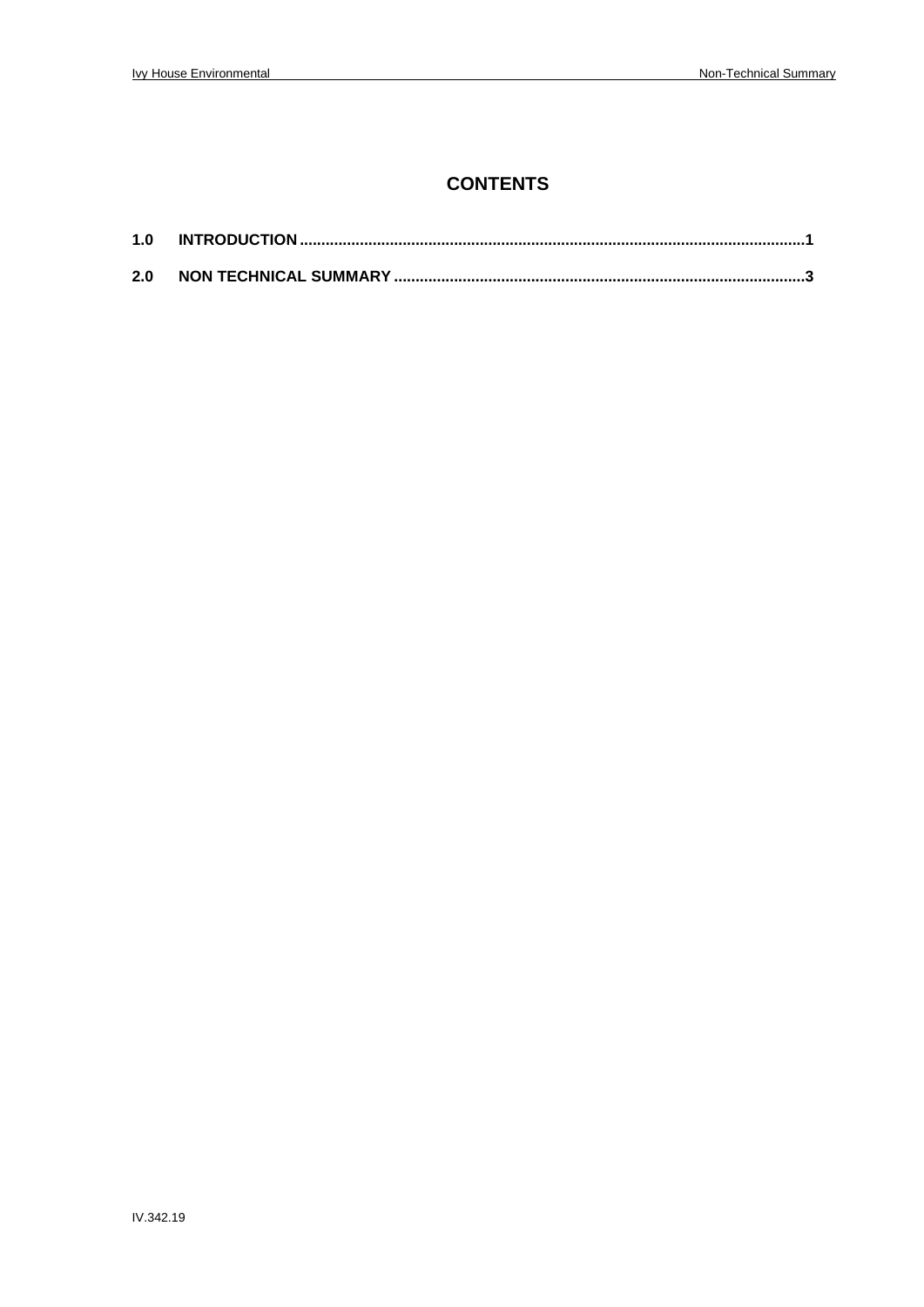#### **1.0 INTRODUCTION**

#### **1.1 PREAMBLE**

This Environmental Permit Application has been prepared by Ivy House Environmental (Ivy) on behalf of Leicestershire County Council (LCC), in accordance with the requirements of the Environmental Permitting (England and Wales) Regulations 2016 as amended.

LCC seeks a Bespoke Permit to operate a Household Waste and Recycling Site to undertake the following:

- Storage and Transfer of Green Waste;
- Storage and Transfer of Waste Electric and Electronic Equipment (WEEE);
- Storage and Transfer of Street Cleaning Residues;
- Storage and Transfer of Construction and Demolition Wastes;
- Storage and Transfer of Oils, Fats and Paints;
- Storage and Transfer of Acids and Solvents; and
- Storage and Transfer of 'other' Household Wastes.

The waste codes which refer to the above are set out in the Operating Techniques. Note that no more than 50 tonnes of hazardous wastes will be stored on site at any one time.

It is proposed that there will be a throughput of 75,000 tonnes per annum for the facility which is split between 10,000 tonnes of hazardous waste and 65,000 tonnes of non-hazardous waste. The site will have a total storage capacity of 2,400 tonnes, split between 50 tonnes of hazardous waste and 2,350 tonnes of non-hazardous waste and will accept up to 400 tonnes of waste per day split between 50 tonnes of hazardous waste and 350 tonnes of nonhazardous waste.

The application seeks to allow LCC to undertake the following Disposal and Recovery Activities:

- D15: Storage pending any of the operations numbered D1 to D14 (excluding temporary storage, pending collection, on the site where it is produced;
- R13: Storage of waste pending the operations numbered R1 to R12 (excluding temporary storage, pending collection, on the site where it is produced;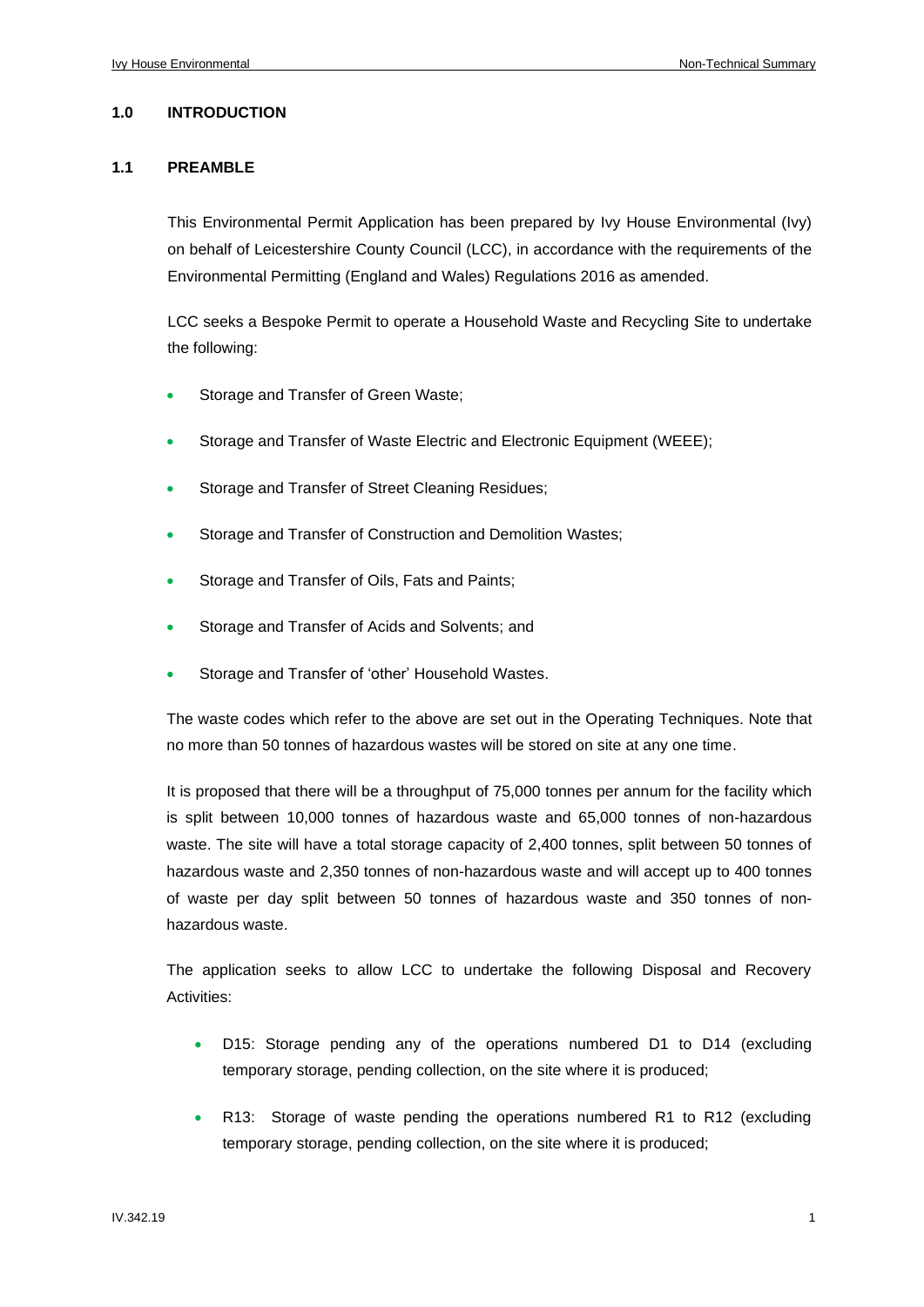- D14: Repackaging prior to submission to any of the operations numbered D1 to D13;
- D9: Physico-chemical treatment not specified elsewhere in Annex IIA which results in final compounds or mixtures which are discarded by means of any of the operations numbered D1 to D8 and D10 to D12;
- R3: Recycling/reclamation of organic substances which are not used as solvents;
- R4: Recycling/reclamation of metals and metal compounds; and
- R5: Recycling/reclamation of other inorganic materials.

#### **1.2 LIMITATIONS**

This report has been produced in accordance with industry best practice at the time of writing.

Ivy House Environmental Ltd have, in the production of this report, relied upon information provided by third parties. Ivy House Environmental Ltd do not warrant the accuracy of this information and will not be responsible for any opinions which Ivy House Environmental has expressed, or conclusions which it has drawn, in reliance upon information which is subsequently proven to be inaccurate.

All statements and opinions provided in this report have been reported in good faith and are based on the information gained during, and restrictions imposed by, site investigation techniques used at the time. Ivy House Environmental cannot be held responsible for conditions not revealed by the investigation.

This report has been prepared for the sole use of the client and shall not be relied upon or transferred to third parties without the express written consent of Ivy House Environmental. Unauthorised third parties rely upon the information contained within this report at their own risk.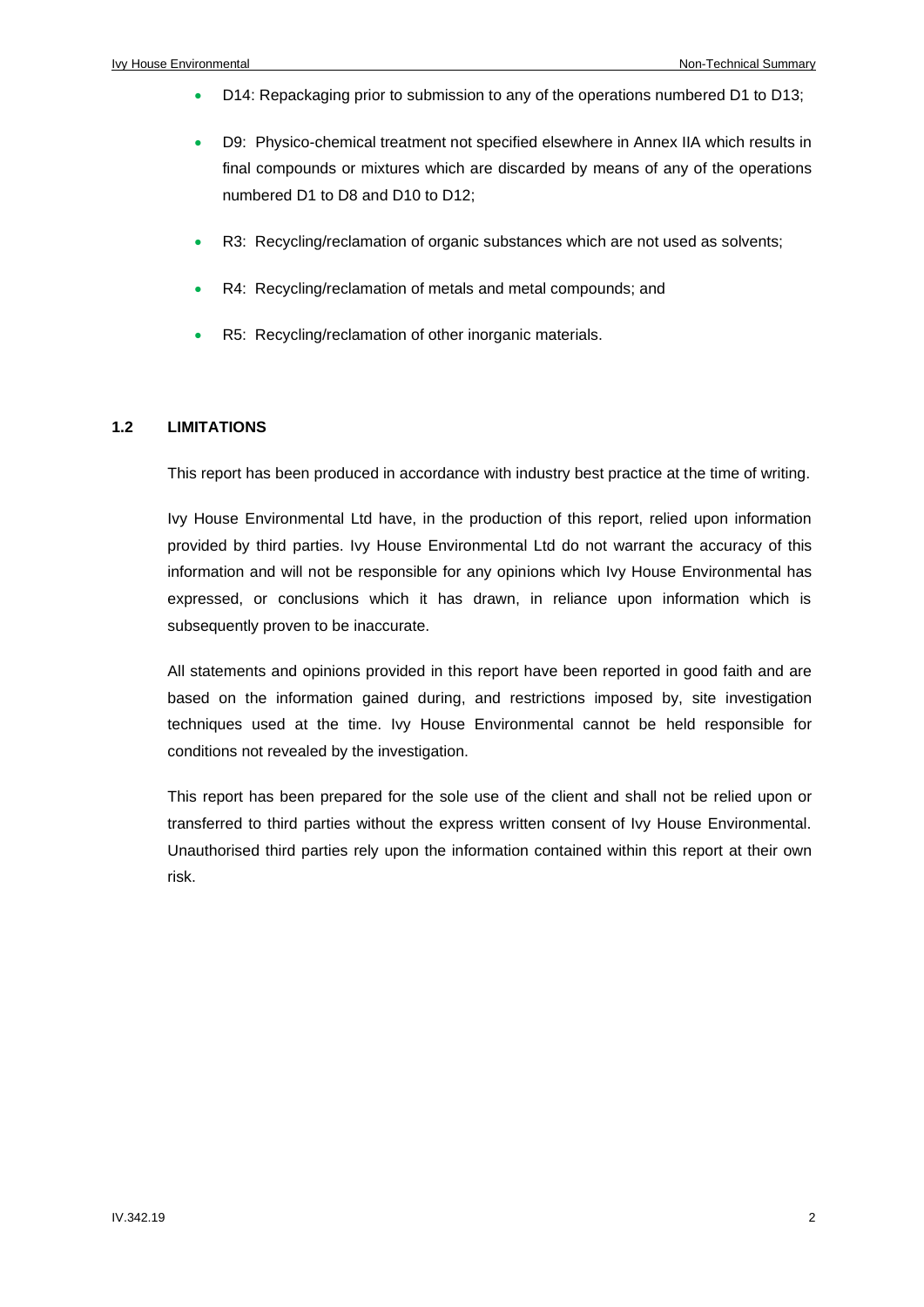#### **2.0 NON-TECHNICAL SUMMARY**

#### **2.1 Permit Application**

This Environmental Permit Application is submitted to the Environment Agency by the Operator, LCC, under the requirements of the Environmental Permitting (England and Wales) Regulations as amended in 2016. It is a requirement of these Regulations that any application is accompanied by a Non-Technical Summary of the submitted documentation.

Kibworth Recycling and Household Waste Site will be located approximately 1km south of Kibworth and 15.3km southeast of the city of Leicester. The site will be situated within agricultural land with the A6 to the south of the site and a railway to the north of the site. The site will be centred at approximate National Grid Reference (NGR) SP 69822 93236.

Access for staff and visitors to the site will be achieved via Harborough Road (A6), which is located to the south of the site. The nearest residential dwelling is located approximately 670m northwest of the site on Harborough Road.

The site is to be a Recycling & Household Waste Site with additional wastes being accepted from commercial contracts. The site will consist of two areas, a Recycling & Household Waste Site area (RHWS) where members of the public will be able to drop off unwanted items and waste items, and a Bulking Area where wastes received via HGV's will be bulked for onwards transport.

The main Recycling & Household Waste Site yard boasts a number of Roll on Roll off (RoRo) containers which will store separate waste streams (metals, plastics, bottles, paper, hard core, plaster board, green wastes, wood wastes, cement bonded asbestos etc), as well as a canopied area for WEEE wastes (televisions, fridges, computers etc) and a separate area for liquid wastes which will be contained in appropriate tanks that are double skinned (oil's, fats, paints etc). In addition, batteries and fluorescent tubes will also be stored within the WEEE area in appropriate containers.

The public will be greeted upon arrival where they will be questioned about what waste they are wanting to deposit and will be directed to the relevant drop off point within the Recycling & Household Waste Site.

The waste brought to the site by HGV vehicles will be separate to that brought to the site via publics vehicles. HGV vehicles will be directed to the Bulking Area where they will unload the waste directly into the relevant bay for inspection (the bulking area is located to the west of the site as per Site Layout Plan, Drawing Number M00460-MAB-00-ZZ-DR-A-1101-S4-P02). The Bulking Area will have covered/canopied storage bays to the west which will contain green wastes, wood wastes and other 'residual waste'.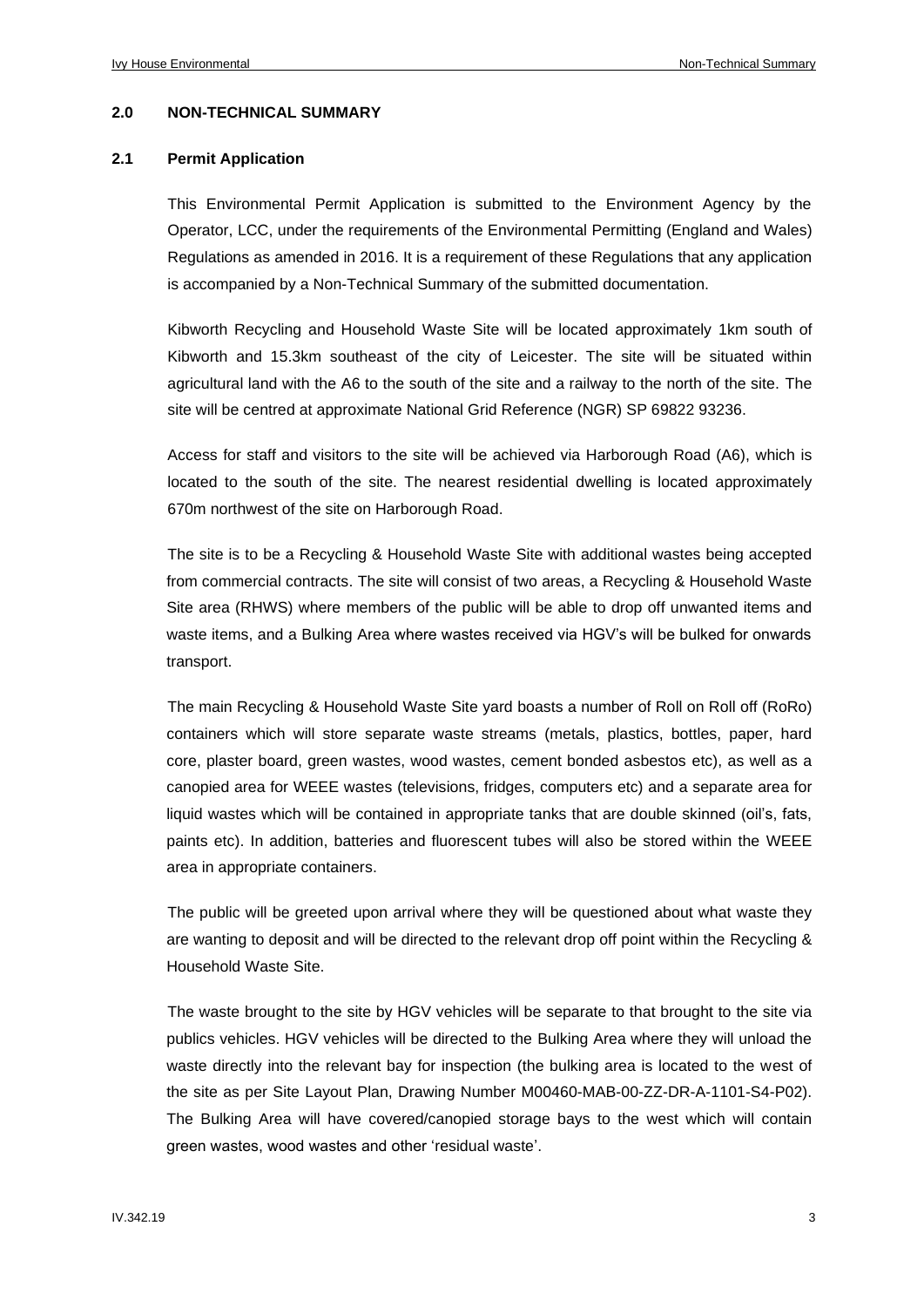In addition, the site will have designated storage areas for hazardous and non-hazardous wastes, oils, fats and paints to ensure that hazardous wastes do not mix with non-hazardous wastes.

The site will be fully bunded with sealed drainage. The site will contain any quarantined waste in containers/separate area within the Bulking Area which will be covered with tarpaulin if required (this will ensure that quarantined wastes do not contaminate those which have been deemed suitable for acceptance on the site) as well as a fire quarantine area.

The site location and the environmental permit boundary is provided on Drawing Number M00460-MAB-00-ZZ-DR-A-1100-S4-P02 and a site drainage plan has been provided on Drawing Number M00460-PAM-00-ZZ-DR-C-6000.

This application is accompanied by all relevant documentation, as required by the aforementioned Regulations, and in the format set out in the Environment Agency guidance documents. In summary, these documents comprise:

- Application Forms;
- Site Condition Report;
- Operating Techniques;
- Environmental Risk Assessment;
- Odour Management Plan;
- Noise Management Plan;
- Dust Management Plan;
- Pest Management Plan; and
- Fire Prevention Plan.

The Site Condition Report sets out the history of the site and provides a summary of the activities being applied for, plus a site description and a baseline site investigation that is utilised when LCC wishes to Surrender the Permit.

Specific details on the operations of the site are provided in the Operating Techniques, which describes both the operational techniques and the management procedures carried out at the site. In summary, this document will consist of:

- Site Operations;
- Waste Types;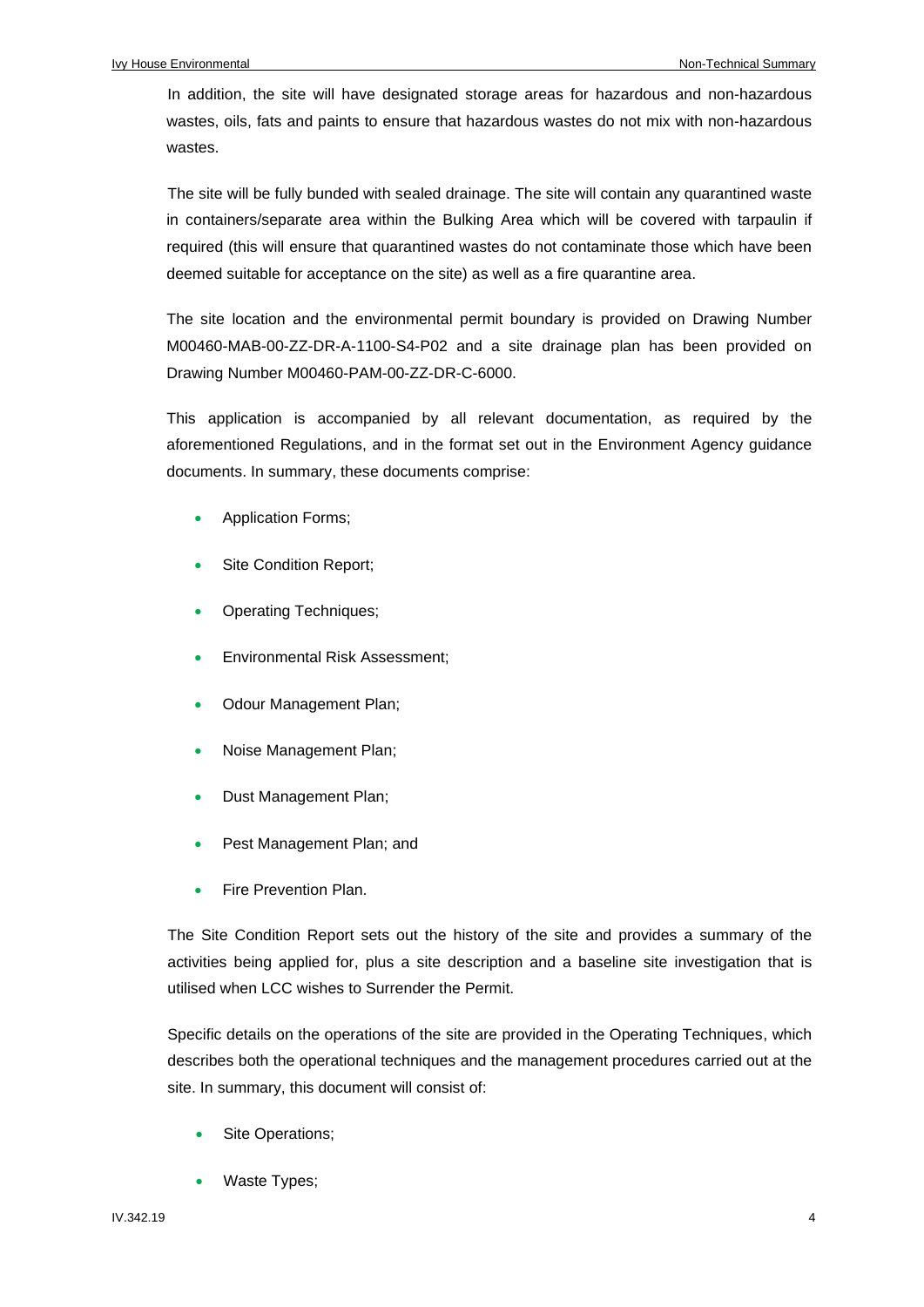- Emissions Controls;
- Monitoring Proposals;
- Incidents and Non-Conformance Procedures;
- Accident Management; and
- **Emergency Procedures.**

An Environmental Risk Assessment is concerned with the nature and extent of any linkages between the source of any environmental hazards, and the receptors, which may be susceptible to harm with such linkages being internal pathways. Where potential for harm is identified, the assessment identifies management or engineering techniques, which will mitigate such impacts.

The Odour Management Plan sets out how the site will comply with the requirements of Environment Agency Guidance Note H4 – how to comply with your environmental permit. In summary the main odour management techniques are as follows:

- Odour producing wastes will be stored within covered skips/containers or bays;
- Waste acceptance procedures;
- Good housekeeping and regular cleaning of equipment and storage areas; and
- Careful control of stockpiles to prevent build up or aging of wastes.

The Noise Management Plan sets out how the site will comply with the Environment Agency Guidance note Horizontal Guidance for Noise – Part 2. In summary, the main noise management techniques will be as follows:

- Site layout;
- Maintenance of roads and machinery; and
- Attenuation of noise generating activities.

The Dust Management Plan sets out the dust management procedures at the site and utilises both Health and Safety Guidance (for dealing with Asbestos), Guidance note S5.06, Nonhazardous and inert waste: appropriate measures for permitted facilities, July 2020, still in draft and M17. In summary, the site will control dust emission via the following techniques:

- Provision of bays;
- Dampening of stockpiles;